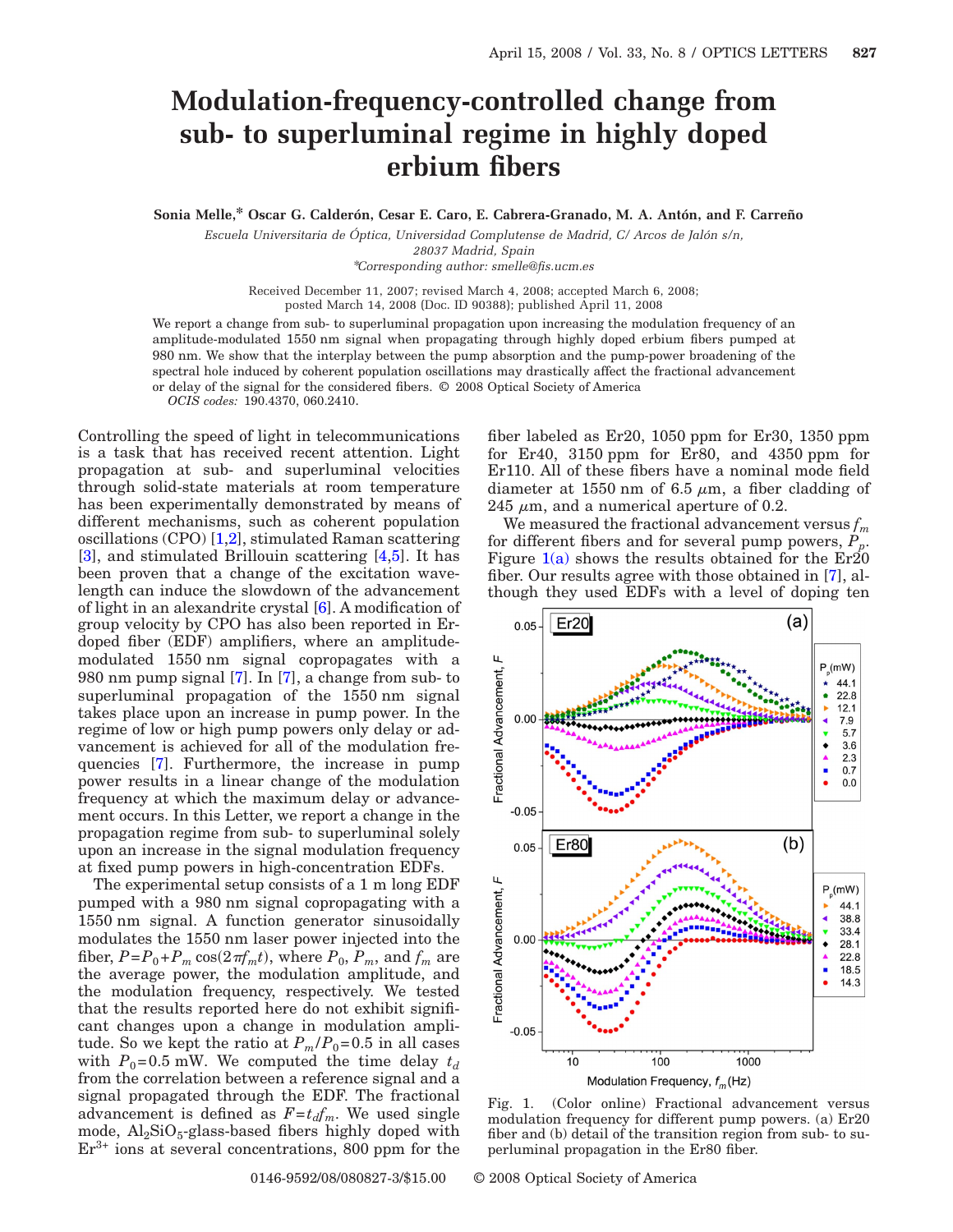times lower. There is a transition from sub- to superluminal propagation upon an increase in pump power. Moreover, the increase of pump power results in a linear increase in the optimum frequency (i.e., the modulation frequency at which the maximum delay or advancement occurs) owing to the broadening of the spectral hole with pump power. At low pump levels the signal is absorbed, which results in great delays for low-frequency signals, while at high pump levels absorption turns into gain and large advancements for high-frequency signals are obtained. From these results one can infer that if we use highly doped fibers in which a strong absorption of pump power occurs along the fiber, the signal will experience gain or absorption at different fiber locations when propagating through it.

In Fig.  $1(b)$  we present the results for the Er80 fiber. Note that for a moderated and fixed pump power, a net delay or advancement is obtained depending on the value of the  $f_m$  [see curve corresponding to  $P_p$  $=28.1$  mW in Fig. [1\(b\)\]](#page-0-0). For this pump power the regions where gain or absorption are dominant along the fiber are equally significant in such a way that both processes compete. When a high-frequency signal propagates along the fiber during the first region of the fiber (where gain will be dominant) this signal will undergo strong advancement. As long as it continues traveling through the fiber, attenuation will become dominant so that this high-frequency signal will be slightly delayed in this last part of the fiber. The sum of both contributions will give a net advancement of the signal at the output of the fiber. Following a similar line of reasoning, low-frequency signals will experience a net delay at the output of the fiber when pumped at this intermediate power. Thus, we found a range of pump powers that will lead to the striking behavior exhibited by the curves displayed in Fig. [1\(b\)](#page-0-0) that contains a delay section for low-modulation frequencies and an advancement section for high-modulation frequencies. Upon closer inspection, we notice that all of the fibers reveal their own range of intermediate pumps in which a transition from sub- to superluminal propagation occurs; the greater the ion concentration, the larger the range of pump values and the larger the magnitudes of delay or advancement. The very small magnitudes present in the transition curves for Er20 and Er30 and the very narrow range of pump powers for which they occur make the curves difficult to see at first glance at the delay or advancement versus the frequency graphs.

In Fig. [2](#page-1-0) we plot the maximum fractional advancement or delay and the corresponding frequency, where the maximum is achieved versus the pump power for the different fibers. Note that an increase in the ion concentration increases the maximum advancement achievable and the pump power for which the maximum is attained. After this maximum advancement is achieved a saturation regime appears for Er20–Er40. However, the highest tested pump powers are too weak to reach the saturation of the fractional advancement achieved with Er80. We observe that greater delays are also achieved with suc-

<span id="page-1-0"></span>

Fig. 2. (Color online) (a) Maximum fractional advancement/delay and (b) optimum frequency versus pump power for different fibers. Symbols, experiments; curves, simulations; dashed curve, simulations with inhomogeneous upconversion for Er80. Insets, experimental data close to the sub- to superluminal transition region.

cessively greater doping, as reported in [\[8\]](#page-2-7). As the Er ion concentration increases from Er20 to Er80 the transition region enlarges over a large range of pump powers [see inset in Fig.  $2(a)$ ]. We also graph in Fig. [2\(b\)](#page-1-0) the optimal frequencies versus the pump power. Excluding some small deviation near the transition region, the optimum frequency linearly increases with pump power, although Er80 shows a smaller slope than the ones observed for the Er20–Er40 fibers.

<span id="page-1-1"></span>The theoretical model used to discuss the experimental results is based on a rate equation analysis  $[1,7-9]$  $[1,7-9]$  $[1,7-9]$ . The propagation equations for  $P_0$  and  $P_p$  are

$$
\frac{\partial \hat{P}_0}{\partial z} = -\frac{\alpha_s (1 - \beta_s \hat{P}_p) \hat{P}_0}{1 + \hat{P}_0 + \hat{P}_p},\tag{1}
$$

$$
\frac{\partial \hat{P}_p}{\partial z} = -\frac{\alpha_p \left(1 + \frac{\beta_s}{1 + \beta_s} \hat{P}_0\right) \hat{P}_p}{1 + \hat{P}_0 + \hat{P}_p},\tag{2}
$$

where  $\hat{P}_0 = P_0 / P_{0 \text{sat}}$  is the ratio of  $P_0$  to the signal saturation power  $P_{0\text{sat}} = \hbar \omega_s A_s / (\tau (\sigma_{21} + \sigma_{12}))$ ,  $\omega_s$  is the signal transition frequency,  $A_s$  is the signal mode area,  $\tau$  is the lifetime of the metastable state, and